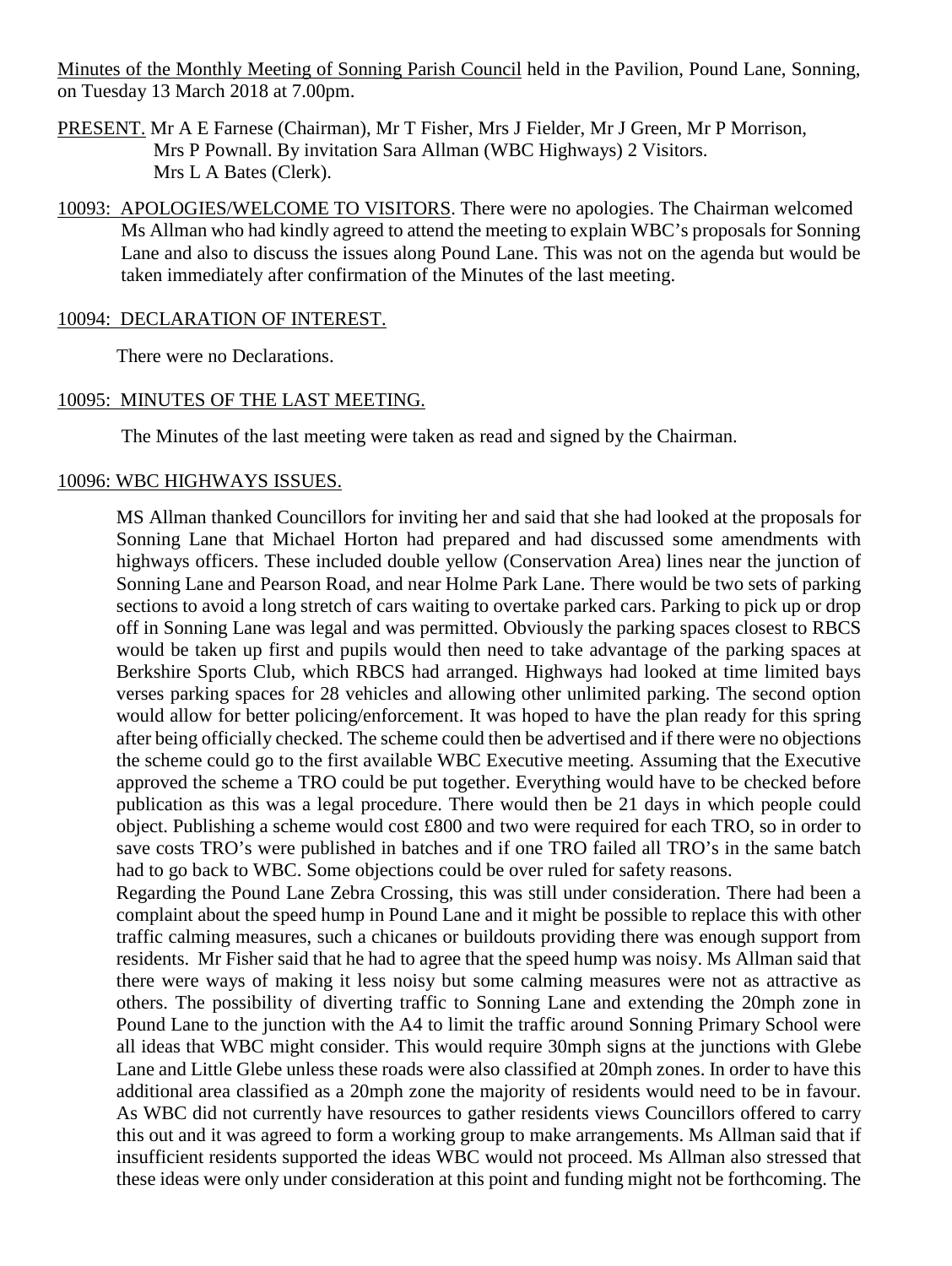## 10096: WBC HIGHWAYS ISSUES.

Chairman said that the main problem was parking associated with the school and the field. With such huge volumes of traffic travelling along Pound Lane parking exacerbated the problem. Mr Morrison said that the speed indicator outside the school had shown one vehicle travelling along Pound Lane at 70mph on a Thursday morning at 11.20am. High speeds had been detected previously but these were usually late at night or early morning. Mr Green said that on road parking in Pound Lane did reduce the speed of vehicles as did queuing during peak periods. Chicanes might reduce speeding but would not stop it. Mr Fisher agreed to send the data from the speed indicator to Ms Allman. Mr Fisher also said that the police would monitor speed in a 30mph zone but would only monitor it in a 20mph zone on an infrequent basis and only if an offence occurred regularly at the same time and location. The Chairman asked Ms Allman what SPC should do next. Ms Allman said that resident should be consulted about removing the speed hump in Pound Lane first, if a majority were in favour then other traffic calming measures would be considered and consulted on. Residents should then be consulted on the idea of extending the 20mph back to the A4 roundabout, including Glebe Lane and Little Glebe. Ms Allman said however that WBC's current priority was the parking in Sonning Lane. The Chairman thanked Ms Allman for her very interesting ideas and said Councillors looked forward to receiving final details of the Sonning Lane proposals. Ms Allman said that they now had a new engineer who was excellent and he could look at the data provided by Mr Fisher and might potentially do any work on Pound Lane if it went ahead.

# 10097: CORRESPONDENCE

Presentation on New Waste and Recycling Arrangements. Irum Gulzar had offered to attend a meeting with updated information. Ms Gulzar had visited SPC in the last 2 years and it was agreed that a further visit was not currently necessary.

Greener and Cleaner Campaign Meeting 16 April. This would take place between 10am and 12pn, probably at Smallmead. The Chairman and Mrs Fielder would attend.

Memorial Banners 11/11/18. Wokingham Town Council wanted to repeat the Exhibition held at their offices to mark WW1 in November 2014. As before the Chairman of each Council taking part wold be invited to the opening of the exhibition and it would be open to the public between  $5<sup>th</sup>$  and 8<sup>th</sup> of November. Wokingham TC would collect and return the Sonning Banners in time for the Remembrance weekend. It was agreed to accept the invitation.

CFC Request to Use KGV Field. CFC had confirmed that they would not play on the outfield after 24 March. The had however asked if they could mark out a small pitch at the far end of the field in order to play 2 or 3 more fixture which had been postponed due to the poor weather conditions. SCC had no objections and, following discussion it was agreed to permit this.

Pavilion Funding. It had been agreed to meet Mr Driver to discuss progress but he had now said that until there was clear feedback from Mrs Pownall on her enquiries with The Lord Taverners and the Chairman's approach to the Fire Brigade Trust there was no need for a meeting. Mr Driver would send an update on the Lottery bid by email in early April. If there was any update by 10 April Mr Driver would attend the meeting for a quick update.

Butts Hill Bridge. This would be closed during August and September 2018.

National Health Service – Determination of Reading as per NHS Pharmaceutical Regulations. Reading was being determined under NHS regulations for the purpose of pharmaceutical services as it had not been determined for in the last 5 years.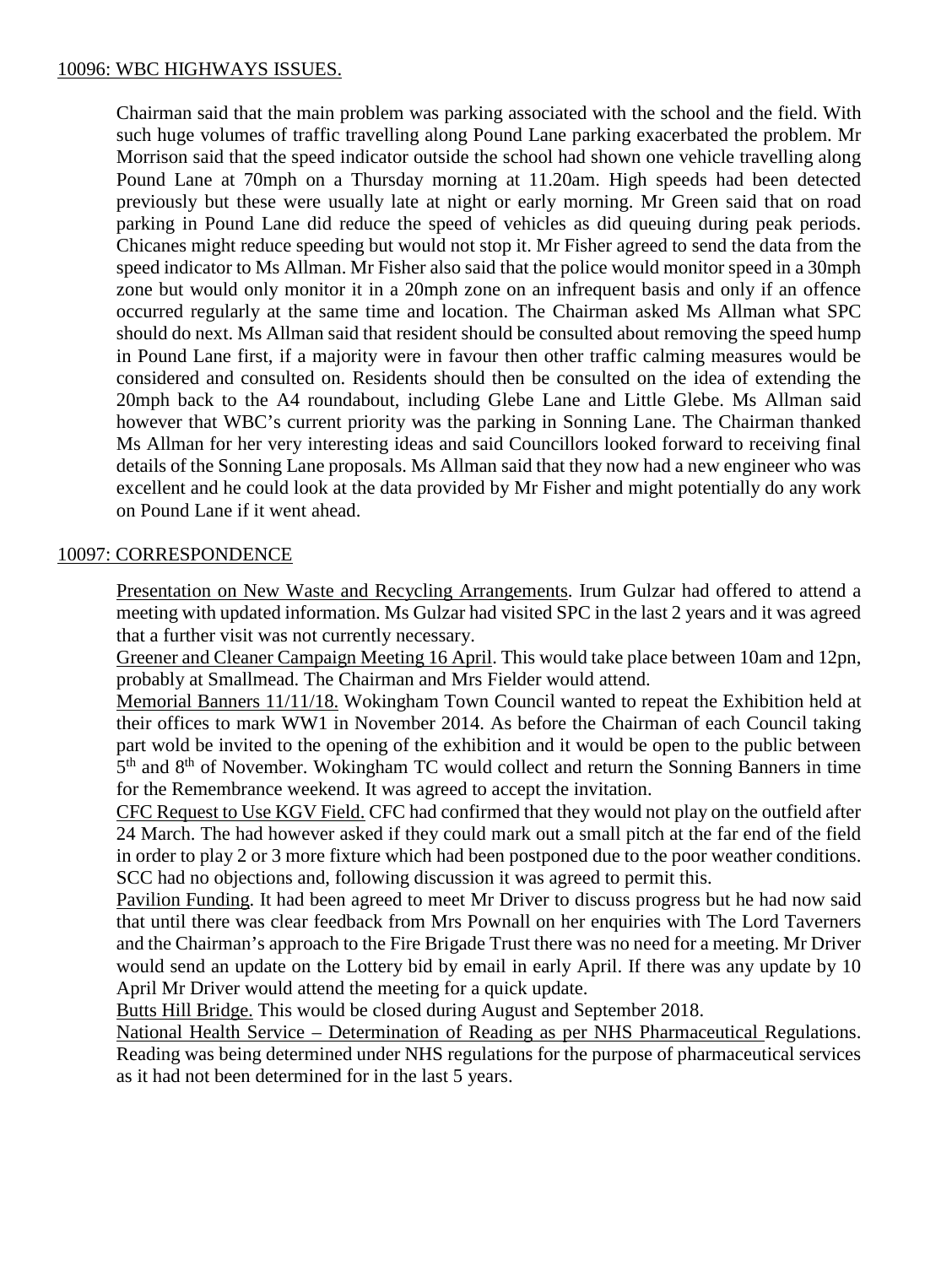# 10098: PLANNING.

Report. A new application had been received for August Field after it had been discovered that a pair of semi-detached dwellings were being erected rather than the single dwelling approved on the scheme being built. The Chairman and Mr Fisher would deal with this application.

Planning application. St Andrews Office Thames Street (180442). Full planning application for the erection of electrically operated replacement Oak gates. This was on the agenda as there were insufficient numbers of Councillors available to attend the planning meeting scheduled for Wednesday 21 March. There were some concerns about the chosen design of the proposed gates as photographs of better examples had been provided by the company. However the gates were Oak rather than metal as shown on the previous application and following discussion it was agreed to say that SPC could find no reason to object.

**The following applications were on going**)**:** Hope Cottage 11 Pound Lane (171651): The Great House (172697): The Bull Inn (180265): Pilgrims, Thames Street (180263): Neaps End 15 Old Bath Road (18363).

**The following applications had been approved**: 7 Glebe Lane (173552): Lawn Cottage Mustard Lane (173689).

**The following applications had been refused**. No applications had been refused.

**The following applications had been withdrawn**. None.

**The following new applications had been received.** Pool Court (180445). Householder application for the proposed erection of single storey detached to create garage and ancillary accommodation: The Bull Inn (180264). Full application for the proposed erection of a replacement kitchen extract fan and associated equipment following removal of existing: The Bull Inn (180266). Full application for the proposed construction of a front pergola; revised layout of the rear beer garden; relocation of existing bar; construction of a new disabled toilet plus erection of a new fence to the rear of the garden. The Bull Inn (180267). Listed Building consent application for the proposed construction of a front pergola; revised layout of the rear beer garden; relocation of existing bar; construction of a new disabled toilet plus erection of a new fence to the rear of the garden. St Andrews Office Thames Street (180442). Full planning application for the erection of electrically operated replacement Oak gates: August Field (180623). Full application for the erection of a pair of semi-detached dwellings with associated access and parking (retrospective) **The following Appeals were ongoing**: Sonning Golf Club Appeal (APP/X0360/W/17/3167142). Outline application for the erection of 13 dwellings with associated highways work, public open space and landscaping. Approval sought for access.

### 10099: QUESTIONS FOR BOROUGH COUNCILLOR.

In the absence of Cllr Haines there were no questions.

### 10100: PARISHIONER QUESTIONS.

There were no questions.

### 10101: FINANCE.

.

- a) Report. The Clerk had prepared a report which was noted.
- b) Payment of Accounts. Mr Morrison proposed making the following payments, Mr Fisher seconded and these were approved unanimously.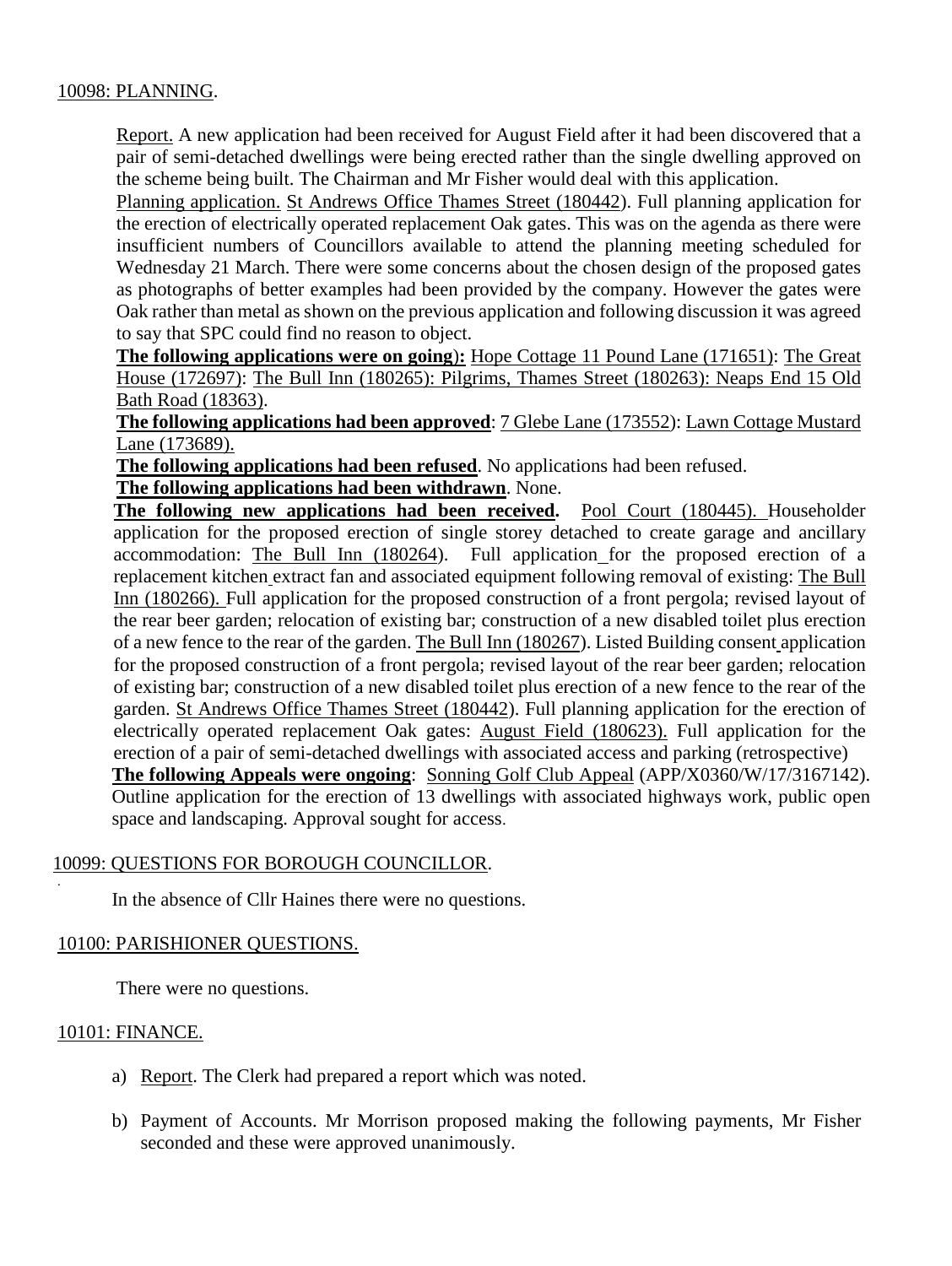### 10101: FINANCE (Con't).

| Date     | Cha | Name               | Service item        | Gross   | <b>VAT</b> | Net     | Committee      | Sub-Comm.       |
|----------|-----|--------------------|---------------------|---------|------------|---------|----------------|-----------------|
| 16/02/18 | 461 | <b>ISS</b>         | Dog Bins            | 156.00  | 26.00      | 130.00  | <b>ENVIRON</b> | Dog Bins        |
| 16/02/18 | 462 | Anderson Orr       | Plans/survey/app    | 3602.50 | 440.00     | 3162.50 | <b>SPORTS</b>  | New Pavilion.   |
| 16/02/18 | 463 | L A Bates          | Honorarium less tax | 2580.30 | 0.00       | 2580.30 | <b>CLERK</b>   | Honorarium      |
| 16/02/18 | 463 | L A Bates          | Telephone           | 40.00   | $0.00\,$   | 40.00   | <b>ADMIN</b>   | Print/post/tel. |
| 16/02/18 | 464 | Sonning Land       | Allotment hedge     | 100.00  | 0.00       | 100.00  | <b>ENVIRON</b> | Allot. hedge    |
| 16/02/18 | 464 | Sonning Land       | Rec. hedge          | 50.00   | 0.00       | 50.00   | <b>REC</b>     | Repairs         |
| 16/02/18 | 465 | Sonning            | Part mark rounder   | 50.00   | 0.00       | 50.00   | <b>ADMIN</b>   | Misc.           |
|          |     | School             | pitch               |         |            |         |                |                 |
| 16/02/18 | 466 | <b>Henley Land</b> | Cut Pond Hedge      | 112.50  | 0.00       | 112.50  | <b>POND</b>    | Pond            |
| 21/02/18 | 467 | <b>Inland Rev</b>  | Tax                 | 169.50  | 0.00       | 169.50  | <b>CLERK</b>   | Tax             |
| 21/02/18 | 467 | <b>Inland Rev</b>  | <b>NIC</b>          | 98.04   | 0.00       | 98.04   | <b>CLERK</b>   | <b>NIC</b>      |
|          |     |                    | <b>Total</b>        | 6958.84 | 466.00     | 6492.84 |                |                 |

#### PAYMENT OF ACCOUNTS MARCH '18 (1 TO 28 FEBRUARY)

# 10102: HIGHWAYS.

School Crossing Patrol. Mr Fisher added that Mr Goulding had said that there was no hope for a patroller but there was some hope for a light controlled crossing.

Speed Indicator. Mr Fisher said that a vehicle had been logged speeding through the 20mph zone at 70mph at 11.20am. This was the highest recorded offence and was during the morning rather that at night or first thing in the morning, when previous offences had been logged. Mr Fisher had reported this at the NAG meeting but the police had said that they were sorry but they did not police 20mph zones.

Speed/Lorry Watch. Mr Fisher reported that he had now been vetted but had not received the decision yet. Once confirmed he would be able to undergo training on the use of the hand held speed machine and would be able to view the data from the ANPR cameras on the Bridge. Mr Green said that he was ready to take part in the Speed/Lorry Watch once the formalities had been completed. Sonning Lane Parking. This had been covered under item 10096.

Purchase of Speed Indicator. Mr Fisher said that there were several options, including a smiley face and different power options. The battery operated version would cost £3130 and the solar version £3650. Mr Fisher proposed spending up to £3650 the Chairman seconded and this was unanimously approved.

### 10103: RECREATION AND ENVIRONMENT W.G.

- a) Safety Checks. Mr Farnese said that the equipment needed to be tidied up, Mr Fisher and Mr Green would assist him. Mrs Pownall was to check the exercise machines.
- b) Pavilion. Mrs Pownall said that Mr Driver had agreed to apply to the Big Lottery Fund and she was approaching the Lord Taverners. The Chairman said that the Fire Brigade Trust wanted firm plans before they would consider an application for funding. Their next meeting would be in June. The Clerk would put the SPC contribution on the April agenda for discussion/agreement.
- c) SLTC Improvements. The contractor would check out the disabled access to the tennis courts when he was on site on the 14 February.
- d) Pitch Use. Mrs Pownall said that CFC had agreed the layout drafted by James Travers and it was agreed that this should form part of the CFC Licence from September 2018. Mrs Pownall said that she understood that the football fees in Twyford were much higher than SPC were charging. For four teams of four the annual charge was £3000 per annum. This could be broken down as £23 per game for the full size pitch, £18 per game for the four a side team and £15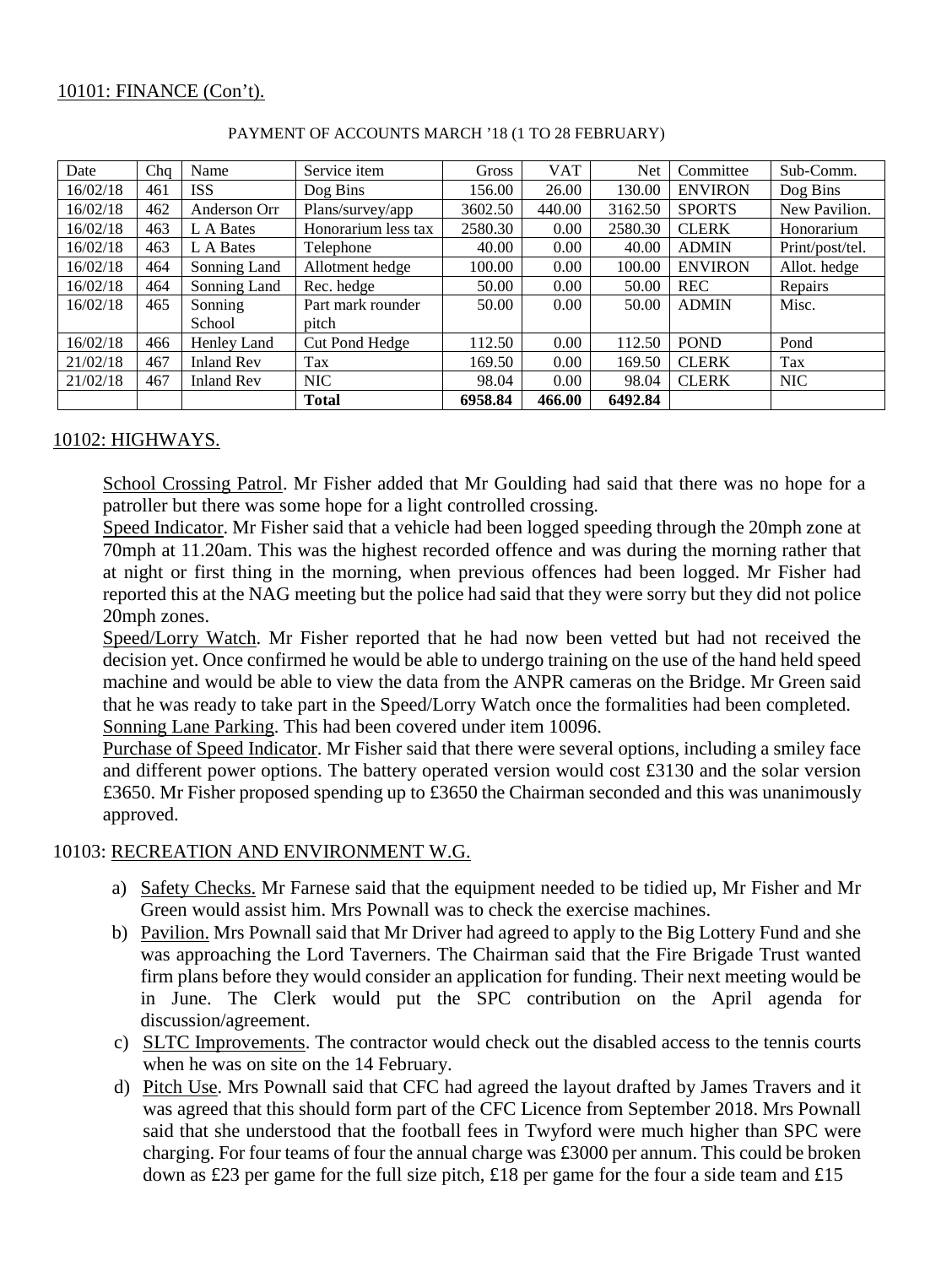# 10103: RECREATION AND ENVIRONMENT W.G.

e) per game for the small pitch. The Chairman said that CFC should be congratulated on the appearance of the pavilion.

Mr Green said that with the lighter evenings he had noticed an increase in the number of vehicles in the car park late at night. The Chairman said that it might be necessary to lock the gates at 10.00pm and Mr Green agreed to monitor the situation. If the gates were locked at night they would need to open by 7.30am in the mornings.

### 10104: TECHNICAL SERVICES.

Safety Checks. The Chairman had carried out the safety checks on the Wharf.

 Path through Pound. Mr Driver had offered to sow the wildflowers in the autumn when other work would be undertaken.

Lighting Upgrade. Mr Fisher said that Volker's were doing an excellent job of replacing the lighting. The shields had not been attached to those lights where requested and he would chase this up. Mr Fisher agreed to check out a suitable light to illuminate the defibrillator next to beech Lodge.

Wharf Gate. The contractor had quoted £1080 to produce and install two custom built gates and posts between the Wharf and the towpath, he would also clear the site of ivy old gates and other materials, prior to installation and remove the old gates, posts, etc. and safely dispose, leaving the site in a tidy condition on completion. The Chairman proposed accepting the quote, Mr Morrison seconded and this was unanimously approved.

 Quote for SLTC Disabled Footpath at Tennis Courts. Delta Force had submitted a quote to remove the overhanging branches and erect a new fence for £1120 and £5450 plus VAT to put in a base and install a new 1.5 metre path around the courts. The Clerk would copy the quote to the SLTC Chairman. The Chairman said that the contractor had said that to install a surface for a car park would cost in the region of £45,000.

 Litter Pick 25 March. Mrs Fielder said that she and Mrs Pownall would set up at the pavilion for 10.00am. Posters were now in the School, the Coppa Club and the Bull Inn. The Chairman offered to put additional posters up around the Parish. Mrs Fielder had also emailed members of Neighbourhood Watch and the secretary of the Society. Waitrose had given £20 towards tea, milk and coffee, the Bull would supply biscuits and the Coppa Club would provide two platters of food. Mrs Fielder had produced a list of routes and had ordered plastic bags (clear and black) yellow tabards and litter pickers, which WBC would supply and deliver. The rubbish that had been collected would be picked up by WBC at 3.00pm on the 25<sup>th</sup>.

### 10105: NEWSLETTER.

 Mrs Pownall said that she would be able to complete the draft on Thursday and then email to the printers on Friday. The Newsletters should then be delivered back on Friday evening.

### 10106: WW1 TRIBUTE 11/11/18.

 The Chairman had spoken to Mr Geater about the British Legion getting involved and he had confirmed his interest.